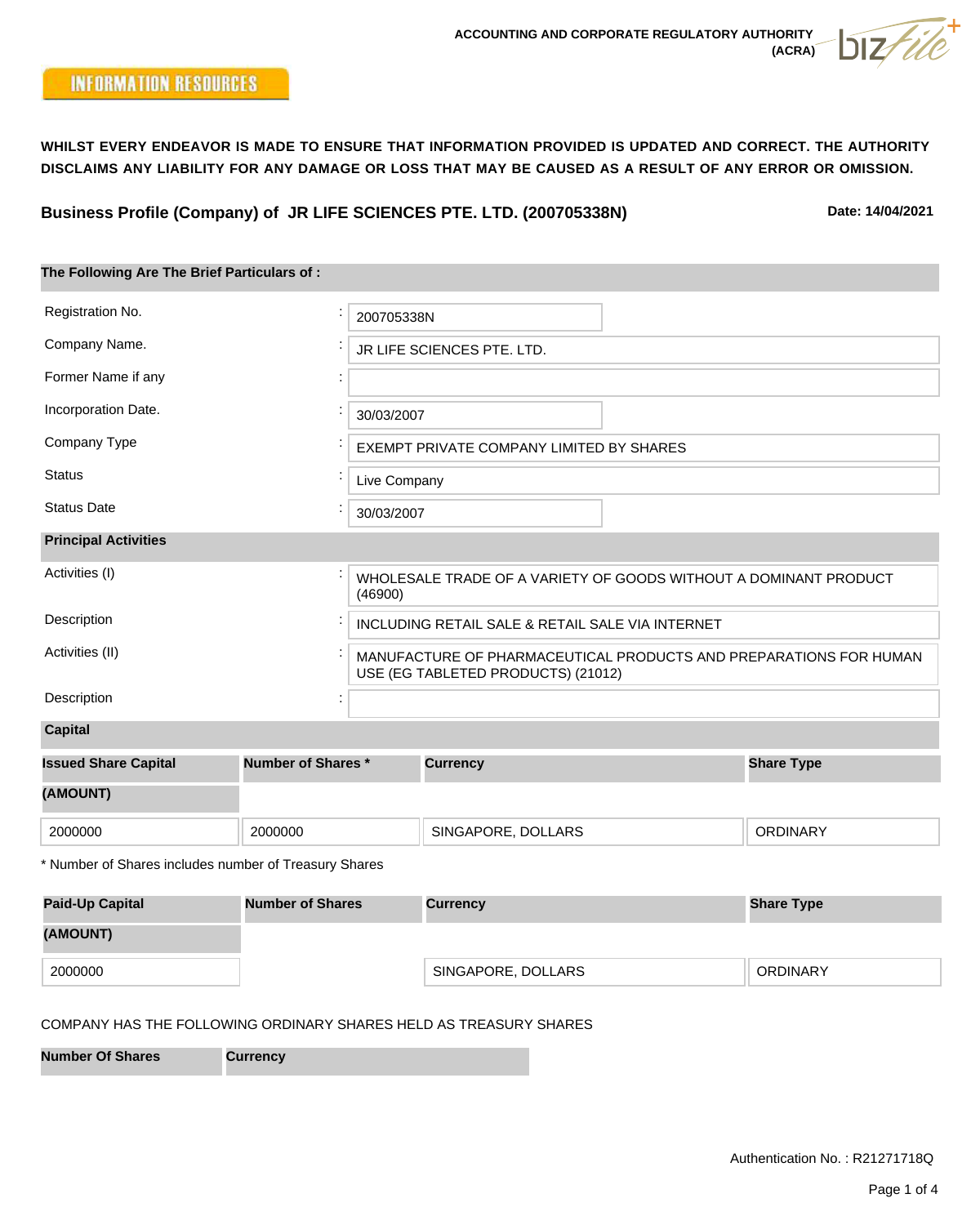**Business Profile (Company) of JR LIFE SCIENCES PTE. LTD. (200705338N)**

**Date: 14/04/2021**

| <b>Registered Office Address</b>                                                | 2 BUKIT BATOK STREET 24<br>#08-20<br><b>SKYTECH</b><br><b>SINGAPORE (659480)</b> |                 |  |                                |  |                  |            |                            |
|---------------------------------------------------------------------------------|----------------------------------------------------------------------------------|-----------------|--|--------------------------------|--|------------------|------------|----------------------------|
| Date of Address                                                                 | 11/06/2007                                                                       |                 |  |                                |  |                  |            |                            |
| Date of Last AGM                                                                | 02/09/2020                                                                       |                 |  |                                |  |                  |            |                            |
| Date of Last AR                                                                 |                                                                                  | 04/11/2020      |  |                                |  |                  |            |                            |
| FYE As At Date of Last AR                                                       |                                                                                  | 29/02/2020      |  |                                |  |                  |            |                            |
| <b>Audit Firms</b>                                                              |                                                                                  |                 |  |                                |  |                  |            |                            |
| <b>NAME</b>                                                                     |                                                                                  |                 |  |                                |  |                  |            |                            |
| <b>EISNERAMPER PAC</b>                                                          |                                                                                  |                 |  |                                |  |                  |            |                            |
| <b>Charges</b>                                                                  |                                                                                  |                 |  |                                |  |                  |            |                            |
| <b>Charge No.</b>                                                               | <b>Date Registered</b>                                                           | <b>Currency</b> |  | <b>Amount Secured</b>          |  |                  | Chargee(s) |                            |
| <b>Officers/Authorised Representative(s)</b>                                    |                                                                                  |                 |  |                                |  |                  |            |                            |
| <b>Name</b>                                                                     |                                                                                  | ID              |  | <b>Nationality/Citizenship</b> |  | <b>Source of</b> |            | <b>Date of Appointment</b> |
| <b>Address</b>                                                                  |                                                                                  |                 |  | <b>Position Held</b>           |  | <b>Address</b>   |            |                            |
| ONG CHUAN AIK                                                                   |                                                                                  | S1415786G       |  | SINGAPORE CITIZEN              |  | <b>OSCARS</b>    |            | 30/03/2007                 |
| 208 PAVILION CIRCLE<br>SINGAPORE (658006)                                       |                                                                                  |                 |  | Director                       |  |                  |            |                            |
| <b>ONG HUI YING</b>                                                             |                                                                                  | S8818417C       |  | SINGAPORE CITIZEN              |  | <b>ACRA</b>      |            | 25/09/2014                 |
| 889A WOODLANDS DRIVE 50<br>#13-229<br>TREETRAIL@WOODLANDS<br>SINGAPORE (731889) |                                                                                  |                 |  | <b>Director</b>                |  |                  |            |                            |
| <b>QUEK JIN KUANG</b>                                                           |                                                                                  | S1190757A       |  | SINGAPORE CITIZEN              |  | <b>ACRA</b>      |            | 30/03/2007                 |
| 10 KALLANG AVENUE<br>#14-10<br><b>APERIA</b><br>SINGAPORE (339510)              |                                                                                  |                 |  | Secretary                      |  |                  |            |                            |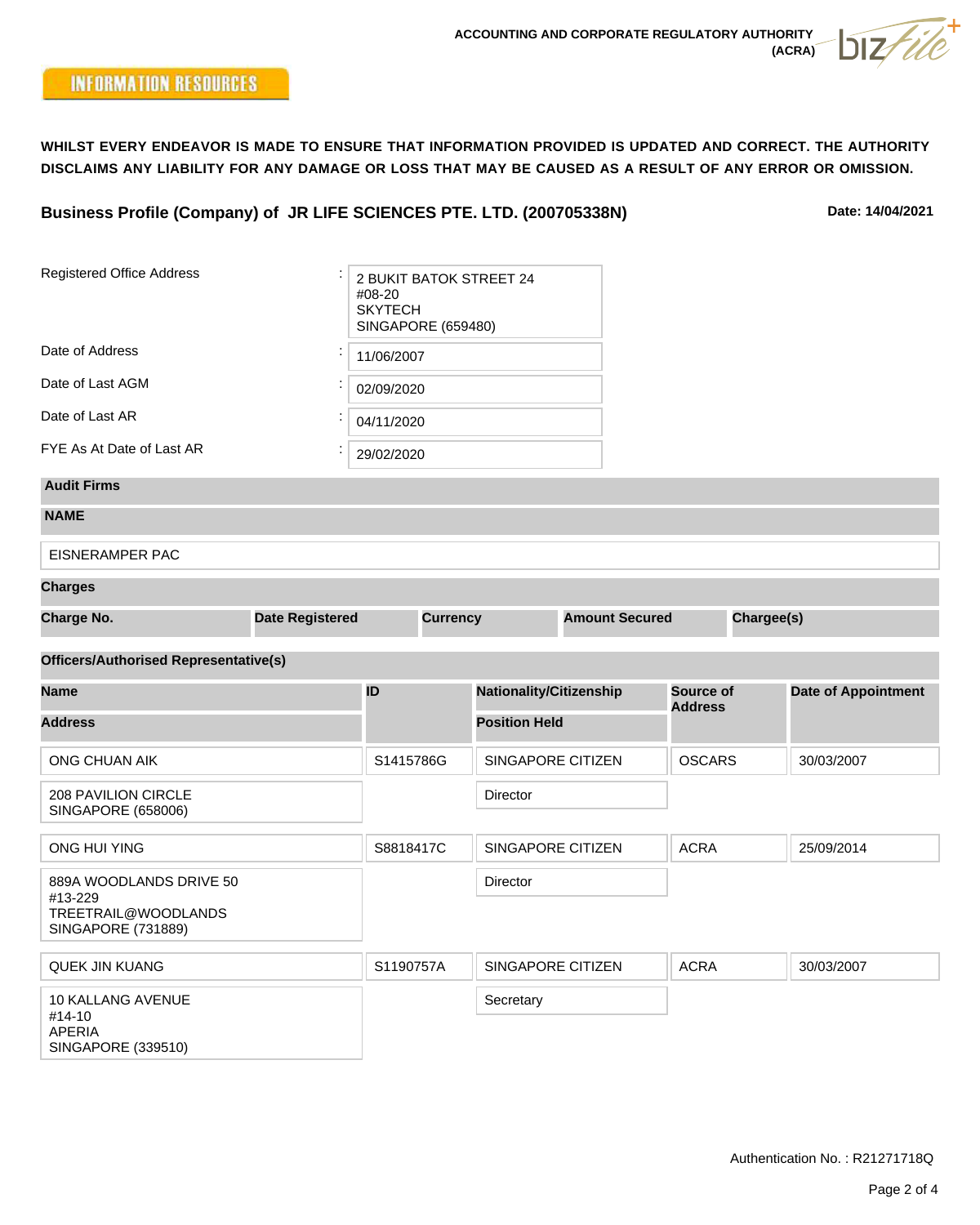**Business Profile (Company) of JR LIFE SCIENCES PTE. LTD. (200705338N)**

**Date: 14/04/2021**

|                               | Shareholder(s)                                                                         |                    |                                                                                                |                             |                        |
|-------------------------------|----------------------------------------------------------------------------------------|--------------------|------------------------------------------------------------------------------------------------|-----------------------------|------------------------|
| <b>Name</b><br><b>Address</b> |                                                                                        | ID                 | <b>Nationality/Citizenship</b><br><b>Place of incorporation/</b><br><b>Origin/Registration</b> | Source of<br><b>Address</b> | <b>Address Changed</b> |
|                               |                                                                                        |                    |                                                                                                |                             |                        |
| $\mathbf 1$                   | CHUA CHIAW JIN                                                                         | S1149647D          | SINGAPORE CITIZEN                                                                              | <b>OSCARS</b>               | 01/11/2013             |
|                               | 77 LORONG K TELOK KURAU<br>#04-01<br>KANOPY @ 77<br><b>SINGAPORE (425699)</b>          |                    |                                                                                                |                             |                        |
|                               | Ordinary(Number)                                                                       | Currency           |                                                                                                |                             |                        |
|                               | 100000                                                                                 | SINGAPORE, DOLLARS |                                                                                                |                             |                        |
| 2                             | ONG CHUAN AIK                                                                          | S1415786G          | SINGAPORE CITIZEN                                                                              | <b>OSCARS</b>               | 06/11/2018             |
|                               | <b>208 PAVILION CIRCLE</b><br><b>SINGAPORE (658006)</b>                                |                    |                                                                                                |                             |                        |
|                               | Ordinary(Number)                                                                       | Currency           |                                                                                                |                             |                        |
|                               | 1600000                                                                                | SINGAPORE, DOLLARS |                                                                                                |                             |                        |
| 3                             | ONG HUI YING                                                                           | S8818417C          | SINGAPORE CITIZEN                                                                              | <b>ACRA</b>                 | 19/06/2016             |
|                               | 889A WOODLANDS DRIVE 50<br>#13-229<br>TREETRAIL@WOODLANDS<br><b>SINGAPORE (731889)</b> |                    |                                                                                                |                             |                        |
|                               | Ordinary(Number)                                                                       | Currency           |                                                                                                |                             |                        |
|                               | 200000                                                                                 | SINGAPORE, DOLLARS |                                                                                                |                             |                        |
| 4                             | MICHAEL GARY LEE                                                                       | WB 160784          | CANADIAN                                                                                       | <b>ACRA</b>                 |                        |
|                               | 7411 EDNOR CRESCENT<br>BURNABY, B.C. V5A 3Z4                                           |                    |                                                                                                |                             |                        |
|                               | Ordinary(Number)                                                                       | Currency           |                                                                                                |                             |                        |
|                               | 100000                                                                                 | SINGAPORE, DOLLARS |                                                                                                |                             |                        |